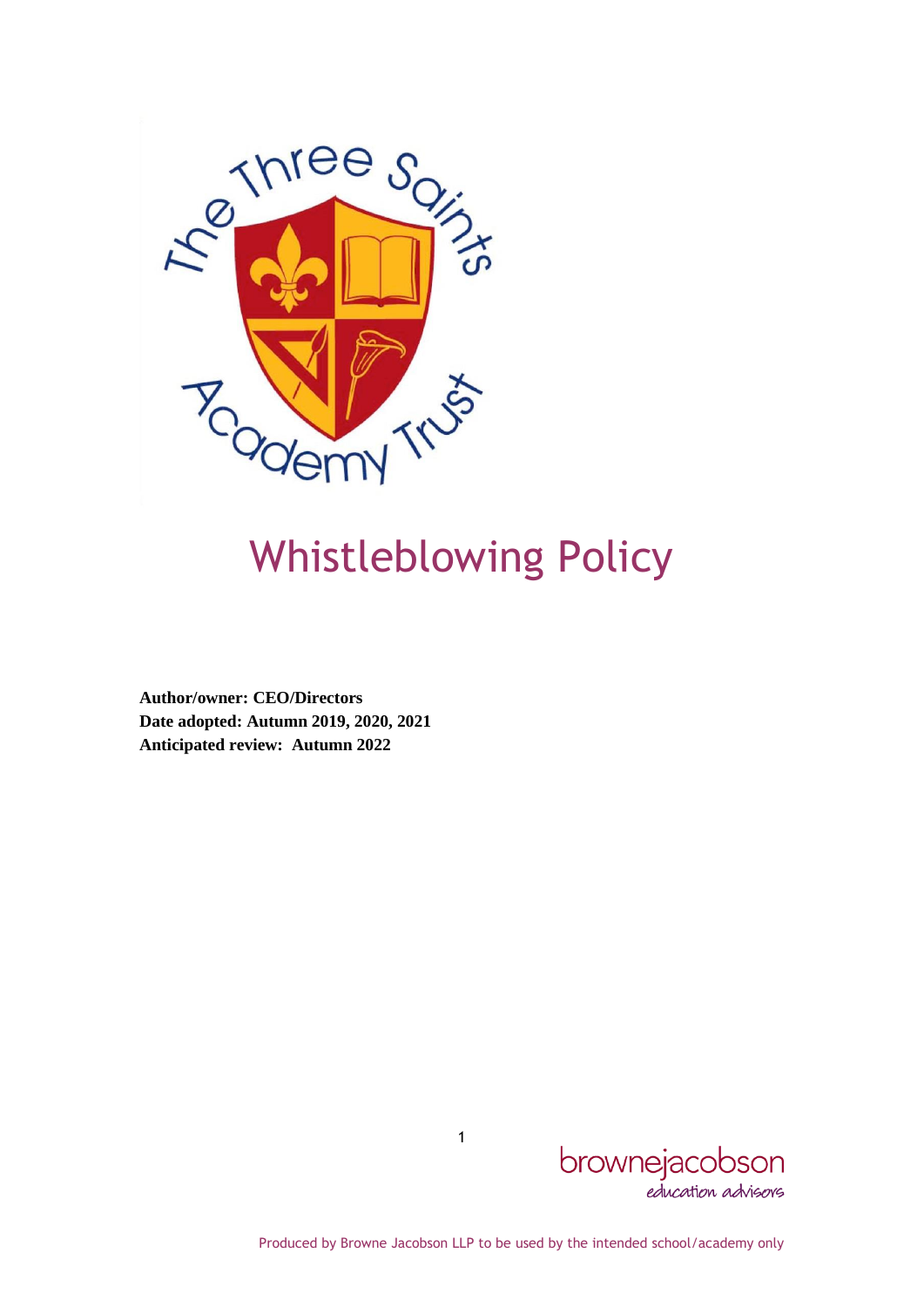## **Contents**

| 1 <sub>1</sub>   |  |
|------------------|--|
| 2.               |  |
| 3.               |  |
| $\overline{4}$ . |  |
| 5.               |  |
| 6.               |  |
| 7.               |  |
| 8.               |  |
| 9.               |  |
| 10.              |  |
| 11.              |  |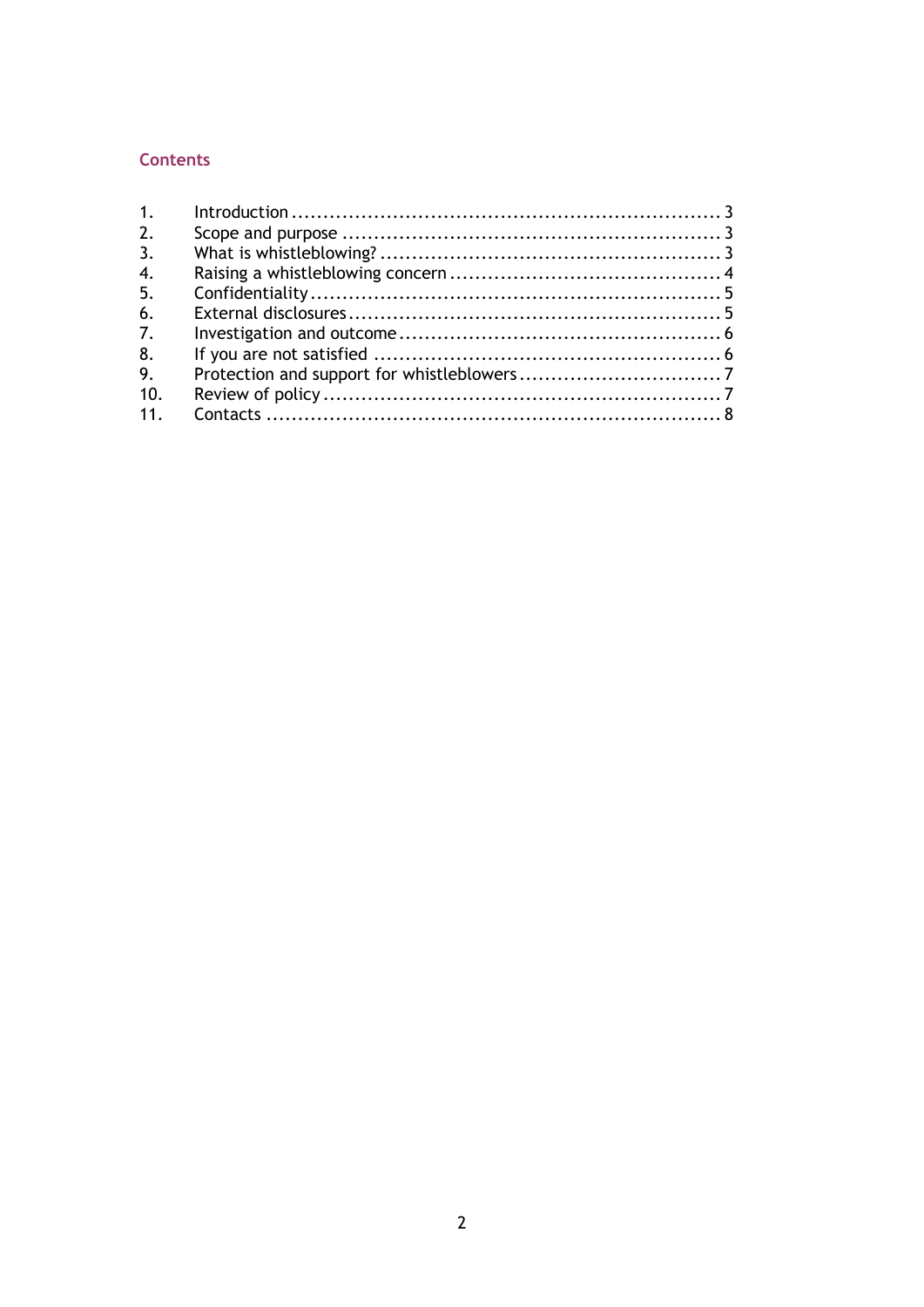#### <span id="page-2-0"></span>**1. Introduction**

- 1.1 The Board is committed to the highest possible standards of honesty and integrity, and we expect all staff to maintain these standards in accordance with our Code of Conduct. However, all organisations face the risk of things going wrong from time to time, or of unknowingly harbouring illegal or unethical conduct. A culture of openness and accountability is essential in order to prevent such situations occurring or to address them when they do occur.
- 1.2 This policy has been implemented following consultation with the recognised trade unions. It has been formally adopted by the board.
- 1.3 This policy does not form part of any employee's contract of employment and we may amend it at any time.

#### <span id="page-2-1"></span>**2. Scope and purpose**

- 2.1 The aims of this policy are:
	- (a) To encourage staff to report suspected wrongdoing as soon as possible, in the knowledge that their concerns will be taken seriously and investigated as appropriate, and that their confidentiality will be respected.
	- (b) To provide staff with guidance on how to raise concerns.
	- (c) To reassure staff that they should be able to raise genuine concerns without fear of reprisals, even if they turn out to be mistaken.
- 2.2 This policy applies to all employees of The Three Saints Academy Trust, governors, consultants, contractors, casual and agency staff and volunteers (collectively referred to as staff in this policy).
- <span id="page-2-2"></span>**3. What is whistleblowing?**
- 3.1 Whistleblowing is the disclosure of information which relates to suspected wrongdoing or dangers at work. The law provides protection for workers who raise legitimate concerns about specified matters or "qualifying disclosures". A qualifying disclosure is one made in the public interest by a worker who has a reasonable belief that there are wrongdoing or dangers at work. This may include:

3

- (a) criminal activity;
- (b) miscarriages of justice;
- (c) danger to health and safety;

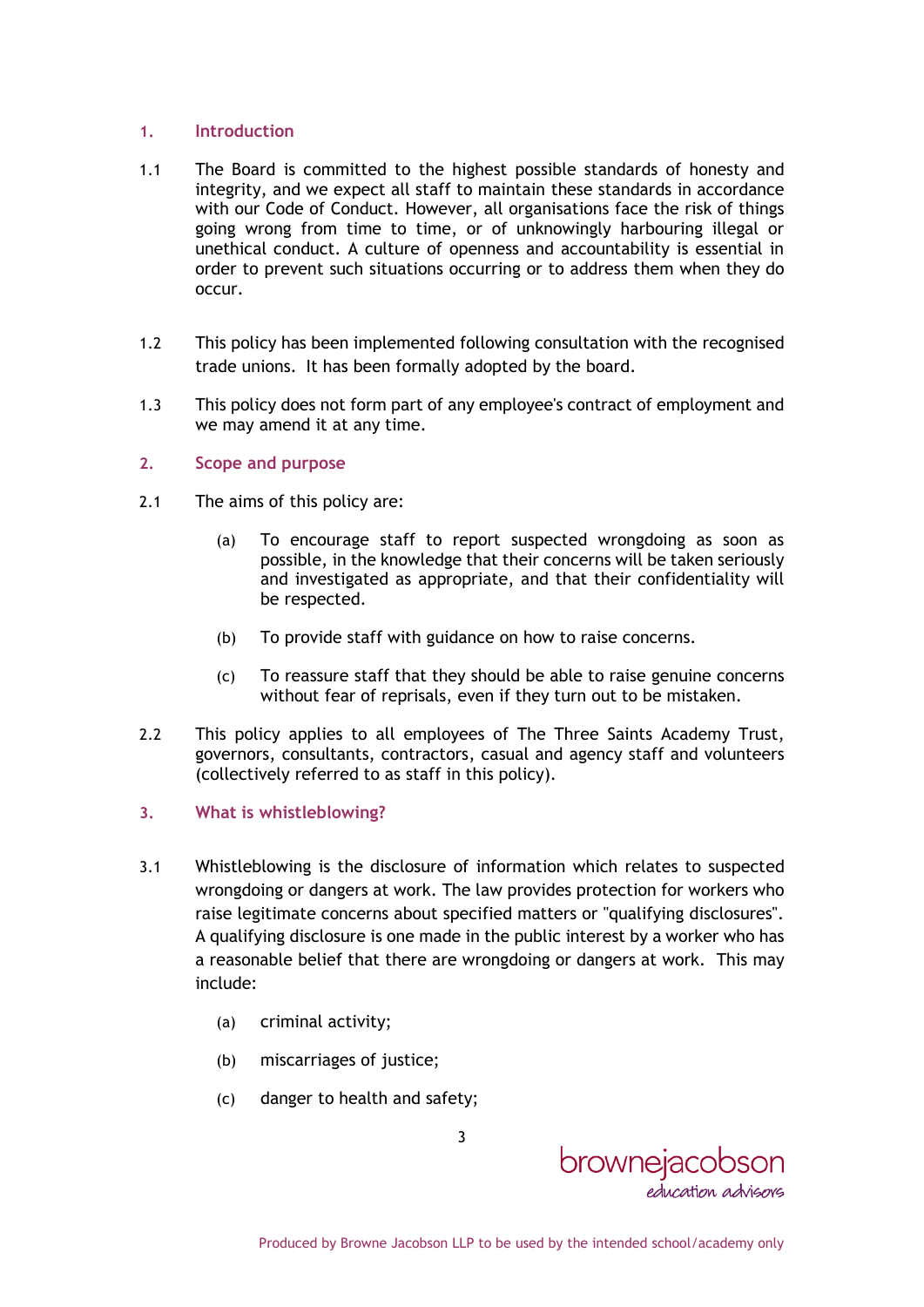- (d) damage to the environment;
- (e) failure to comply with any legal or professional obligation or regulatory requirements;
- (f) bribery;
- (g) financial fraud or mismanagement;
- (h) negligence;
- (i) breach of our internal policies and procedures including our Code of Conduct;
- (j) conduct likely to damage our reputation or financial wellbeing;
- (k) unauthorised disclosure of confidential information;
- (l) unethical behaviour
- (m) the deliberate concealment of any of the above matters.
- 3.2 A whistleblower is a person who raises a genuine concern relating to any of the above. If you have any genuine concerns related to suspected wrongdoing or danger affecting any of our activities (a whistleblowing concern) you should report it under this policy.
- 3.3 This policy should not be used for complaints relating to your own personal circumstances, such as the way you have been treated at work. In those cases you should use the Grievance Procedure or Anti-harassment and Bullying policy as appropriate.
- 3.4 If you are uncertain whether something is within the scope of this policy you should seek advice from a member of the School or Trust leadership team.
- 3.5 If your concern is in relation to safeguarding and the welfare of pupils at the school, you should consider whether the matter is better raised under the school's child protection policy and in accordance with the arrangements for reporting such concerns, i.e. via the designated safeguarding lead, although the principles set out in the is policy may still apply.
- <span id="page-3-0"></span>**4. Raising a whistleblowing concern**
- 4.1 We hope that you will be able to raise any concerns with your line manager. You may tell them in person or put the matter in writing if you prefer. They may be able to agree a way of resolving your concern quickly and effectively.
- 4.2 However, where the matter is more serious, or you feel that your line manager has not addressed your concern, or you prefer not to raise it with them for any reason, or they are the subject of the complaint, then you can raise the matter with:
	- (a) The Head Teacher
	- (b) The Chief Executive Officer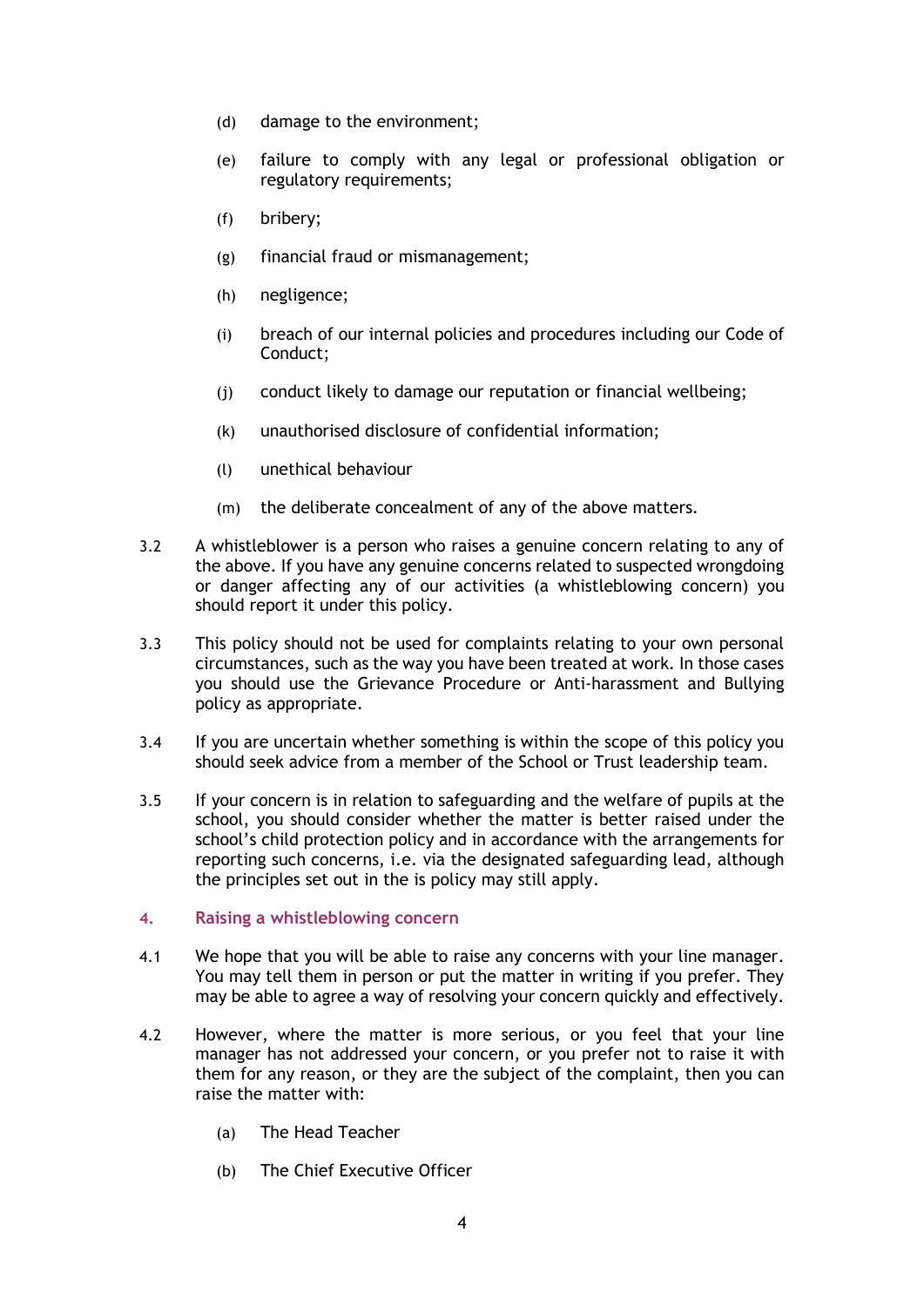- (c) Chair of School Committee or Chair of Directors
- 4.3 Contact details are set out at the end of this policy.
- 4.4 We will arrange a meeting with you as soon as possible to discuss your concern. You may bring a colleague or union representative to any meetings under this policy. Your companion must respect the confidentiality of your disclosure and any subsequent investigation.
- 4.5 We will take down a written summary of your concern and provide you with a copy after the meeting. We will also aim to give you an indication of how we propose to deal with the matter.
- <span id="page-4-0"></span>**5. Confidentiality and data protection**
- 5.1 We hope that staff will feel able to voice whistleblowing concerns openly under this policy. However, if you want to raise your concern confidentially, we will make every effort to keep your identity secret. If it is necessary for anyone investigating your concern to know your identity, we will discuss this with you.
- 5.2 We do not encourage staff to make disclosures anonymously. Proper investigation may be more difficult or impossible if we cannot obtain further information from you. It is also more difficult to establish whether any allegations are credible. Whistleblowers who are concerned about possible reprisals if their identity is revealed should come forward to one of the other contact points listed in paragraph 4.2 and appropriate measures can then be taken to preserve confidentiality. If you are in any doubt you can seek advice from Protect, the independent whistleblowing charity, who offers a confidential helpline. Their contact details are given at the end of this policy.
- 5.3 Where we receive anonymous complaints, we will make a determination about whether to investigate based on:
	- (a) the seriousness of the issue raised
	- (b) the credibility of the concern; and
	- (c) the likelihood of confirming the allegation from other sources
- 5.4 As part of the application of this policy, the Trust may collect, process and store personal data in accordance with our data protection policy. We will comply with the requirements of **Data Protection Legislation** (being (i) the UK General Data Protection Act 2018) and any national implementing laws, regulations and secondary legislation, as amended or updated from time to time, in the collecting, holding and sharing of information in relation to our workforce. Records will be kept in accordance with our Workforce Privacy Notice, our Retention and Destruction Policy and in line with the requirements of Data Protection Legislation.

#### <span id="page-4-1"></span>**6. External disclosures**

6.1 The aim of this policy is to provide an internal mechanism for reporting, investigating and remedying any wrongdoing in the workplace. In most cases you should not find it necessary to alert anyone externally.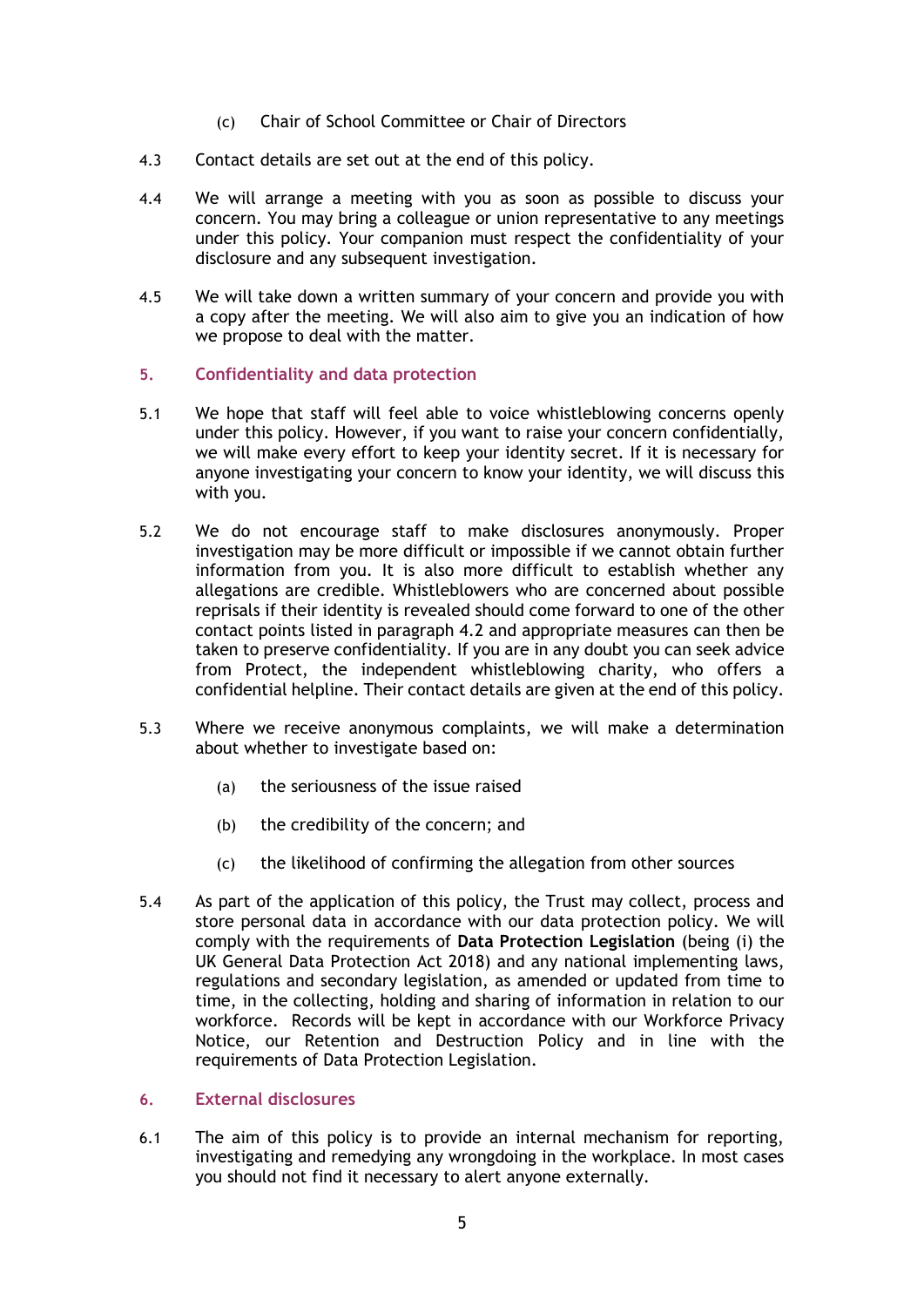- 6.2 The law recognises that in some circumstances it may be appropriate for you to report your concerns to an external body such as a regulator. It will very rarely if ever be appropriate to alert the media. We strongly encourage you to seek advice before reporting a concern to anyone external. Protect holds a list of prescribed regulators for reporting certain types of concern. Their contact details are at the end of this policy. Alternatively, the list is available from the Department for Business, Energy  $\alpha$  Industrial Strategy<sup>1</sup>.
- 6.3 Whistleblowing concerns usually relate to the conduct of our staff, but they may sometimes relate to the actions of a third party, such as a contractor, supplier or service provider. In some circumstances the law will protect you if you raise a concern with the third party directly where you reasonably believe it relates mainly to their actions or something that is legally their responsibility. However, we encourage you to report such concerns internally first. You should contact your line manager or one of the other individuals set out in paragraph 4.2 for guidance.

## <span id="page-5-0"></span>**7. Investigation and outcome**

- 7.1 Once you have raised a concern, we will carry out an initial assessment to determine the scope of any investigation. We will inform you of the outcome of our assessment. You may be required to attend additional meetings in order to provide further information.
- 7.2 In some cases we may appoint an investigator or team of investigators including staff with relevant experience of investigations or specialist knowledge of the subject matter. The investigator(s) will collate findings on the matter and may make recommendations for change to enable us to minimise the risk of future wrongdoing. This will be sent to the Head Teacher and/or Board of Directors for actioning.
- 7.3 We will aim to keep you informed of the progress of the investigation, its likely timescale and outcome. However, sometimes the need for confidentiality may prevent us giving you specific details of the investigation or any disciplinary action taken as a result. You should treat any information about the investigation as confidential.
- 7.4 If we conclude that a whistleblower has made false allegations maliciously, the whistleblower will be subject to disciplinary action.

### <span id="page-5-1"></span>**8. If you are not satisfied**

- 8.1 While we cannot always guarantee the outcome you are seeking, we will try to deal with your concern fairly and in an appropriate way. By using this policy you can help us to achieve this.
- 8.2 If you are not happy with the way in which your concern has been handled, you can raise it with one of the other key contacts in paragraph 4.2. Alternatively, you may contact the CEO or our external auditors. Contact details are set out at the end of this policy.

<sup>&</sup>lt;sup>1</sup> https://www.gov.uk/government/publications/blowing-the-whistle-list-of-prescribed-people-andbodies--2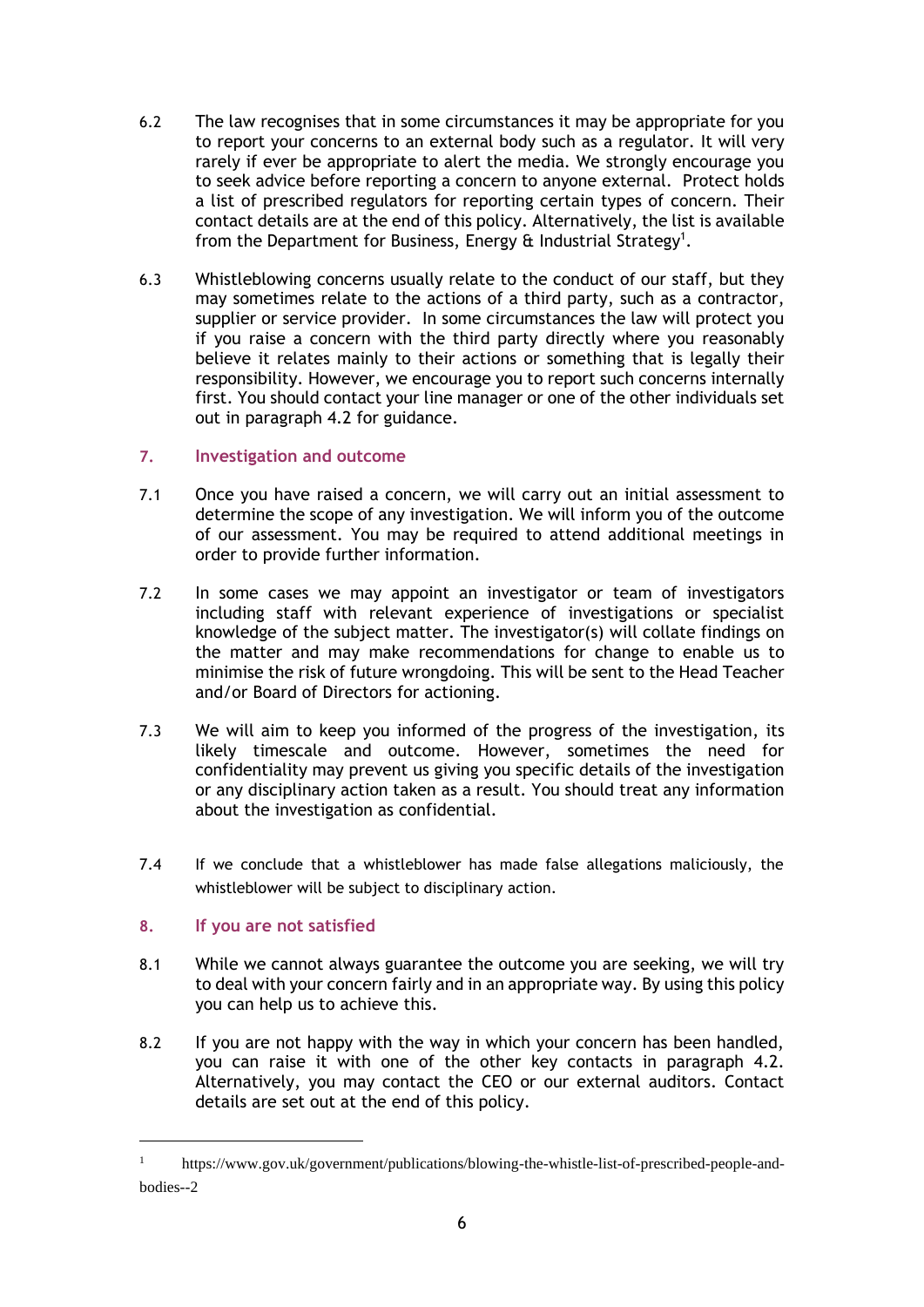#### <span id="page-6-0"></span>**9. Protection and support for whistleblowers**

- 9.1 It is understandable that whistleblowers are sometimes worried about possible repercussions. We aim to encourage openness and will support staff who raise genuine concerns under this policy, even if they turn out to be mistaken.
- 9.2 Staff must not suffer any detrimental treatment as a result of raising a genuine concern. Detrimental treatment includes dismissal, disciplinary action, threats or other unfavourable treatment connected with raising a concern. If you believe that you have suffered any such treatment, you should inform one of the contact people in paragraph 4.2 immediately. If the matter is not remedied, you should raise it formally using our Grievance Procedure.
- 9.3 Staff must not threaten or retaliate against whistleblowers in any way. Anyone involved in such conduct will be subject to disciplinary action.
- 9.4 Confidential support and counselling is available via our online service.
- <span id="page-6-1"></span>**10. Review of policy**
- 10.1 This policy is reviewed every year by Trust in consultation with the recognised trade unions. We will monitor the application and outcomes of this policy to ensure it is working effectively.